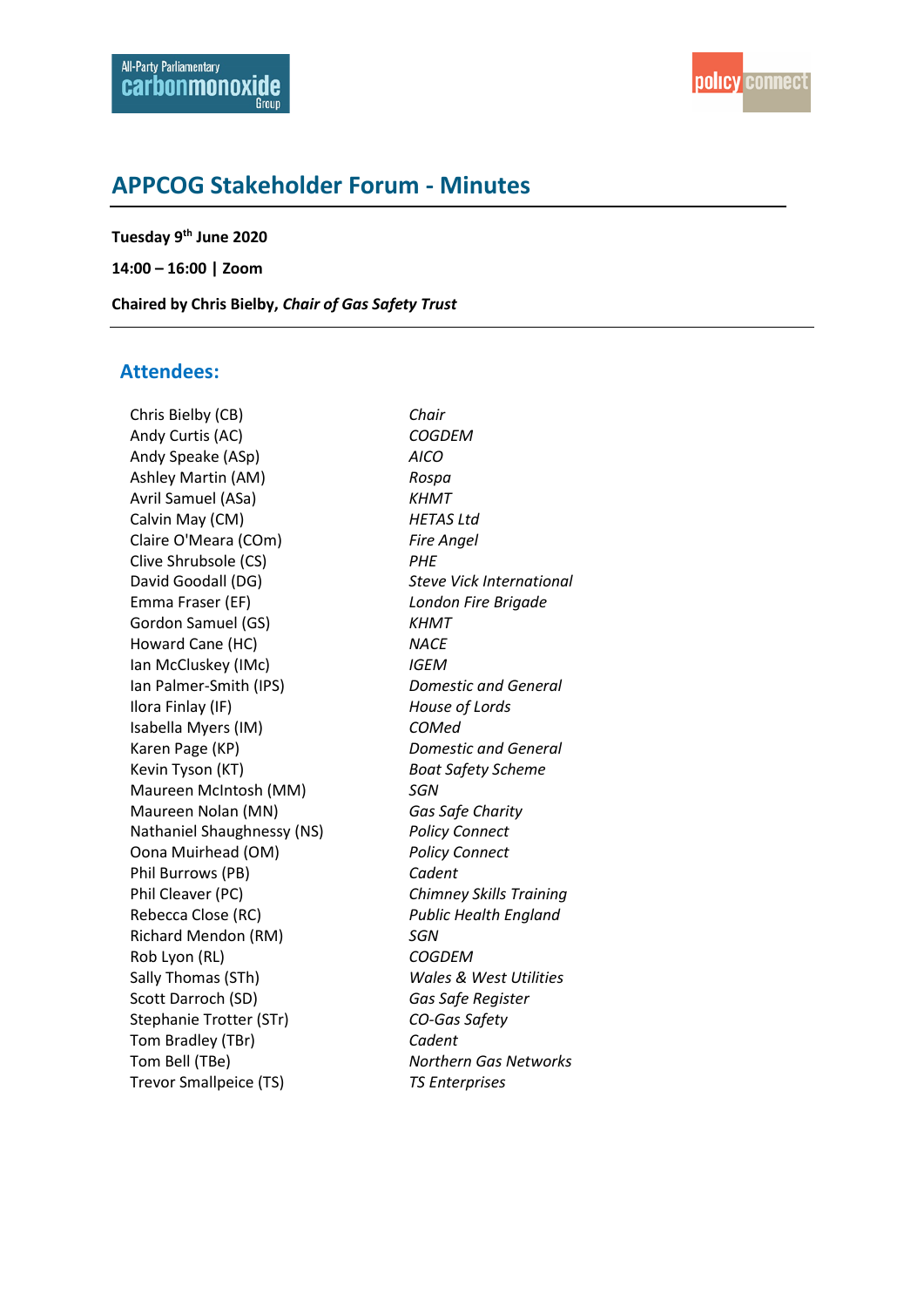

# **Apologies:**

| <b>Adrian Hutt</b>       | <b>NFCC</b>                                    | Jonathan Kane       | CO Gas Safety                         |
|--------------------------|------------------------------------------------|---------------------|---------------------------------------|
| <b>Adrian McConnell</b>  | Safety Health<br>Environment                   | Jonathan Shaw       | <b>Policy Connect</b>                 |
| Alun Williams            | <b>HETAS Ltd</b>                               | Katherine Atkinson  | Safer Tourism<br>Foundation           |
| Andy Shaw                | Liverpool John Moores<br>University            | Laura Davis         | <b>Wales &amp; West Utilities</b>     |
| Angela Love              | Gas Safe Charity                               | Malcolm Greetham    | <b>Energy and Utility Skills</b>      |
| Cheryl Cox               | Certsure                                       | Maria Kokkinaki     | <b>Energy UK</b>                      |
| <b>Chris Geeves</b>      | <b>Federation of British</b><br>Chimney Sweeps | Mark Jones          | Merseyfire                            |
| <b>Chris Yates</b>       | <b>CORGI</b>                                   | Mark Rolfe          | Gas Safe Register                     |
| <b>Christine Bridge</b>  | <b>HSE</b>                                     | Nigel Winnan        | Wales & West Utilities                |
| Dan Edwards              | SGN                                            | Paisley Henderson   | Wales & West Utilities                |
| Daniela Rodrigues        | <b>Wales &amp; West Utilities</b>              | Pamela Goee         | <b>SGN</b>                            |
| David Long               | <b>SSE</b>                                     | <b>Paul Collins</b> | Certsure                              |
| Derrick Crump            | Cranfield University                           | Paul DeCort         | <b>MHCLG</b>                          |
| <b>Edward Gill</b>       | <b>Energy Networks</b><br>Association          | Paul Overton        | CO Gas Safety                         |
| <b>Elizabeth Warwick</b> | <b>Wales &amp; West Utilities</b>              | Paul Rose           | <b>OFTEC</b>                          |
| Gemma Baguley            | <b>IGEM</b>                                    | Pete Kocen          | <b>Energy Networks</b><br>Association |
| Gordon Lishman           | Gas Safe Charity                               | Peter Ritchie       | <b>IOM</b>                            |
| <b>Graham Watts</b>      | <b>Boat Safety Scheme</b>                      | <b>Reece Emmitt</b> | <b>Wales &amp; West Utilities</b>     |

## **1. Welcome by the chair and apologies**

*CB welcomed everyone and received apologies.* 

# **2. Matters arising since last meeting**

*None reported.*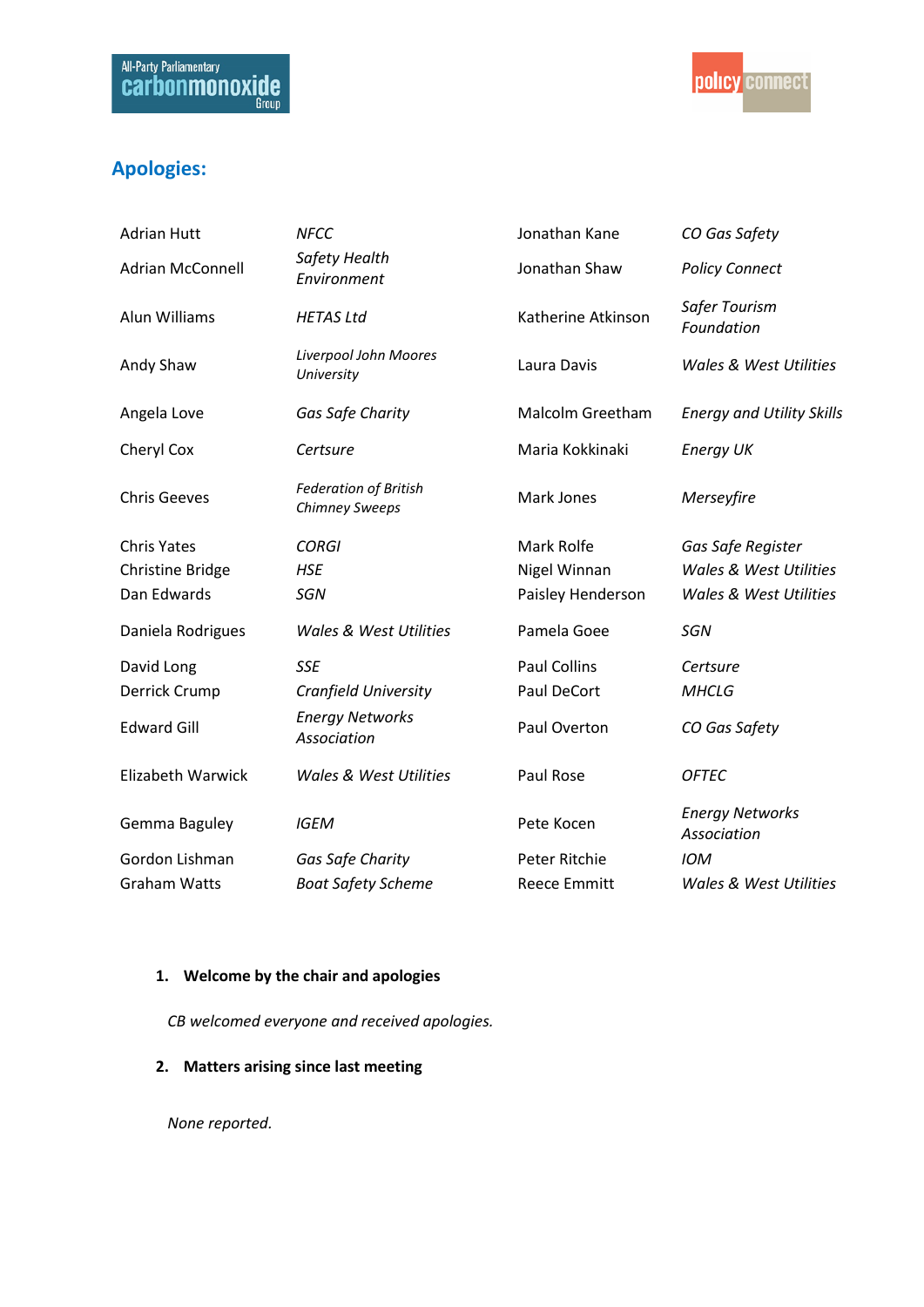

## **3. Presentation on CO Alarms Technology (AICO)**

*ASp presented on the latest CO Alarms Technology on behalf of AICO. A summary of the key points and discussion is included below, please see attached slides for the full presentation. Andy's contact details are listed at the end.*

AICO are a domestic smoke, heat and carbon monoxide alarm manufacturer. Part of the EI group, they trade in the UK under the brand 'AICO'. AICO are members of CoGDEM. They are currently predominately a B2B provider, selling alarms to social and private landlords.

The British Standards Institute defines two types of CO alarms apparatus. Type B simply refers to an alarm that sounds when CO is detected above a singular, fixed threshold. Type A are more sophisticated and able to detect and respond to differing levels of CO over a period of time. Type A alarms are also able to relay connections to other appliances, with uses including triggering extractor fans, gas cut-off switches, and other alarms.

AICO's AudioLINK software allows you to download data from an alarm onto a smartphone. This downloads the alarm's readings history, including low-levels of background CO, as well as information such as battery level and the time elapsed since the alarm was last removed. Reports can be stored and shared. Uses for this technology include: determining CO levels (and the source of CO) on emergency call-outs, providing proof of CO exposure for survivors, maintenance/period inspections (the alarm auto-tests constantly), and between-tenancy checks. The main limitation of AudioLINK is it requires you to be in the property to download data from alarm.

AICO's RadioLINK is the next step up. This has the same functionality as AudioLINK, but allows you to download the data over a radio frequency using a dongle. This means you can download the data from outside the property, providing you are inside the Radio Frequency range.

Finally, SmartLINK is AICO's latest innovation. This uses radio frequency data extraction to communicate with a 'Gateway unit'. This relays the data to a cloud portal, which can be accessed online from anywhere. Text and email live alerts can be installed. This technology has proven particularly popular for those with vulnerable family members and in assisted living, and has a number of additional uses, for example helping households improve energy efficiency.

#### **Discussion**

STr praised the presentation, requested to put the slides on the CO-Gas Safety website, and asked how many people have this technology in order to assess trends, and how long the data is held in the alarm.

ASp confirmed SmartLINK was relatively new, only coming to market in the last few months, but the data extraction technology has existed since 2014. The data is stored for the lifetime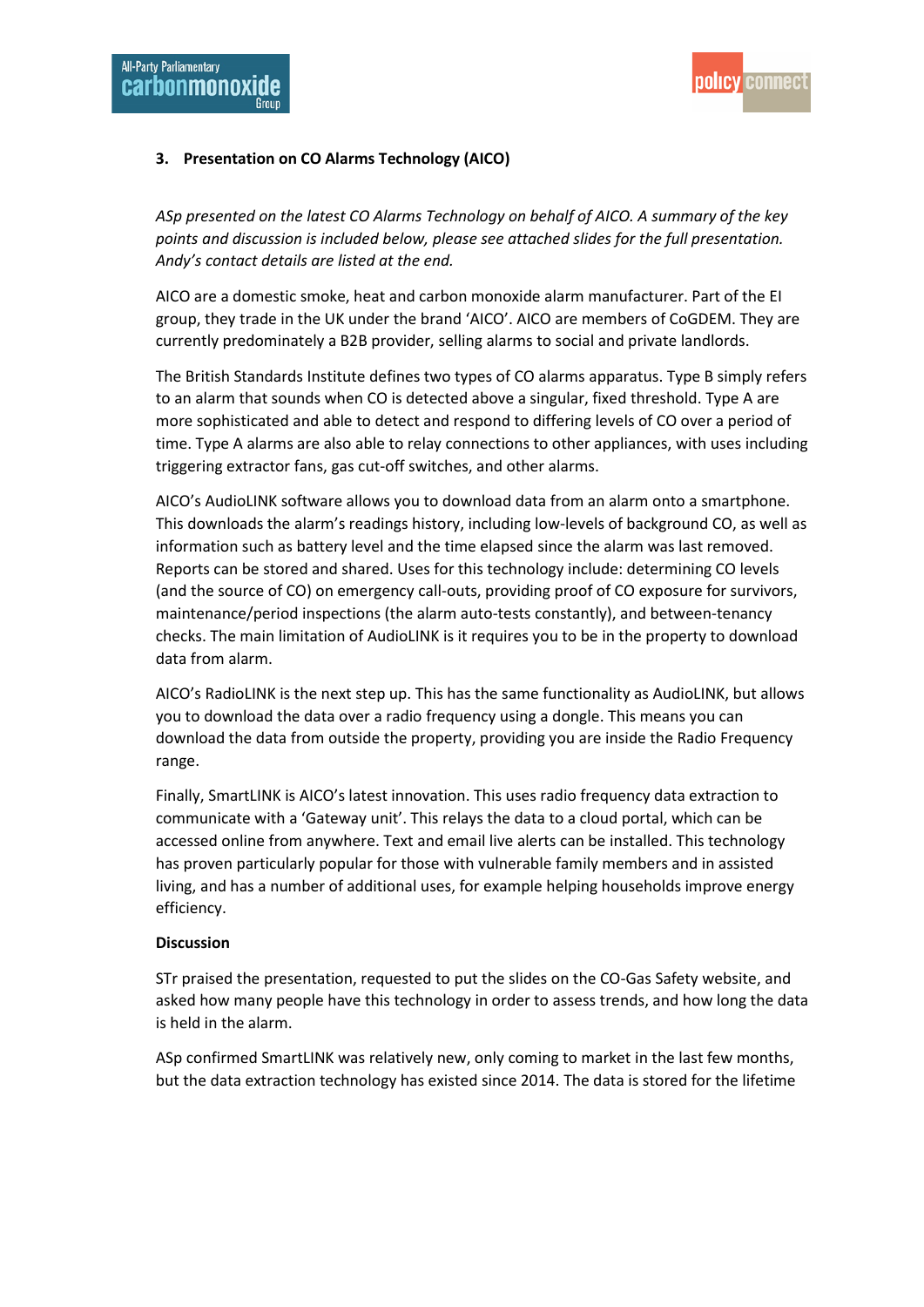

of the alarm (roughly 10 years) and can be downloaded at any time, whilst CloudLINK instantly backs the data up online.

IF echoed ST's praise, and asked about the cost of the alarms, in particular the CloudLINK compatible alarms.

ASp estimated (with the caveat he did not know the exact current sale price), that the basic alarm unit costs £15 and all have RadioLINK technology installed. The Gateway Unit that uploads this data to the Cloud then costs £100 on top, whilst relay units are around £20-30.

IF suggested that a target for the promotion of this technology over the summer should be those parents whose children are going to university and leaving home in the autumn. Text alerts would be particularly useful for peace of mind, notably as those at university may be more likely to confuse the symptoms with that of a hangover. IF also suggested speaking to GDNs regarding the provision of these alarms to vulnerable consumers.

OM suggested two further useful applications for this technology. One for elderly and vulnerable people, as the text alerts' feature would be particularly useful for family members of those in care, in addition to health and care workers. OM noted Policy Connect's inquiry into the risk posed by CO to health and care workers, with one of the key issues identified being a lack of data on levels of exposure. Second, OM suggested the availability of this technology should inform new building regulations, given the cheapest route to ensure this technology is rolled out *en masse* is to install them when the buildings are first constructed.

IM noted the usefulness of this for patients who have been exposed to CO and struggle with receiving an accurate diagnosis. This is particularly relevant for pregnant women struggling with symptoms of pregnancy mirroring those from CO. IM also raised that some of the most vulnerable do not have smartphones, limiting the functionality of this technology for them.

ASp thanked all for their useful feedback, and noted that for those who are not able to afford a smartphone (or the alarm), part of the onus falls on the landlord to assume a duty of care and ensure the property is safe to live in. This responsibility falling on the landlord in part explains the transition away from digital display unit CO monitors, given tenants were unlikely to be able to usefully interpret the readings.

GS asked whether, given the relay is able to turn on an extractor, this could be linked to the boiler to turn off the source of the CO leak. ASp confirmed the relay can be connected to any powered device. GS also asked whether the alarms can be programmed to automatically test regularly (e.g. Test It Tuesday). ASp confirmed that the alarms are constantly self-testing, and will deliver a notification to the phones if anything is going wrong.

MM noted the opportunities for the alarms to support vulnerable customers on the GDN's priority services register, both in terms of CO Safety and helping customers with fuel efficiency and other related vulnerability concerns. MM asked to catch up with ASp separately offline.

CB thanked ASp for a fascinating presentation on behalf of the forum.

**Action:** NS to share ASp's slides shortly after the discussion, after ASp has added contact details.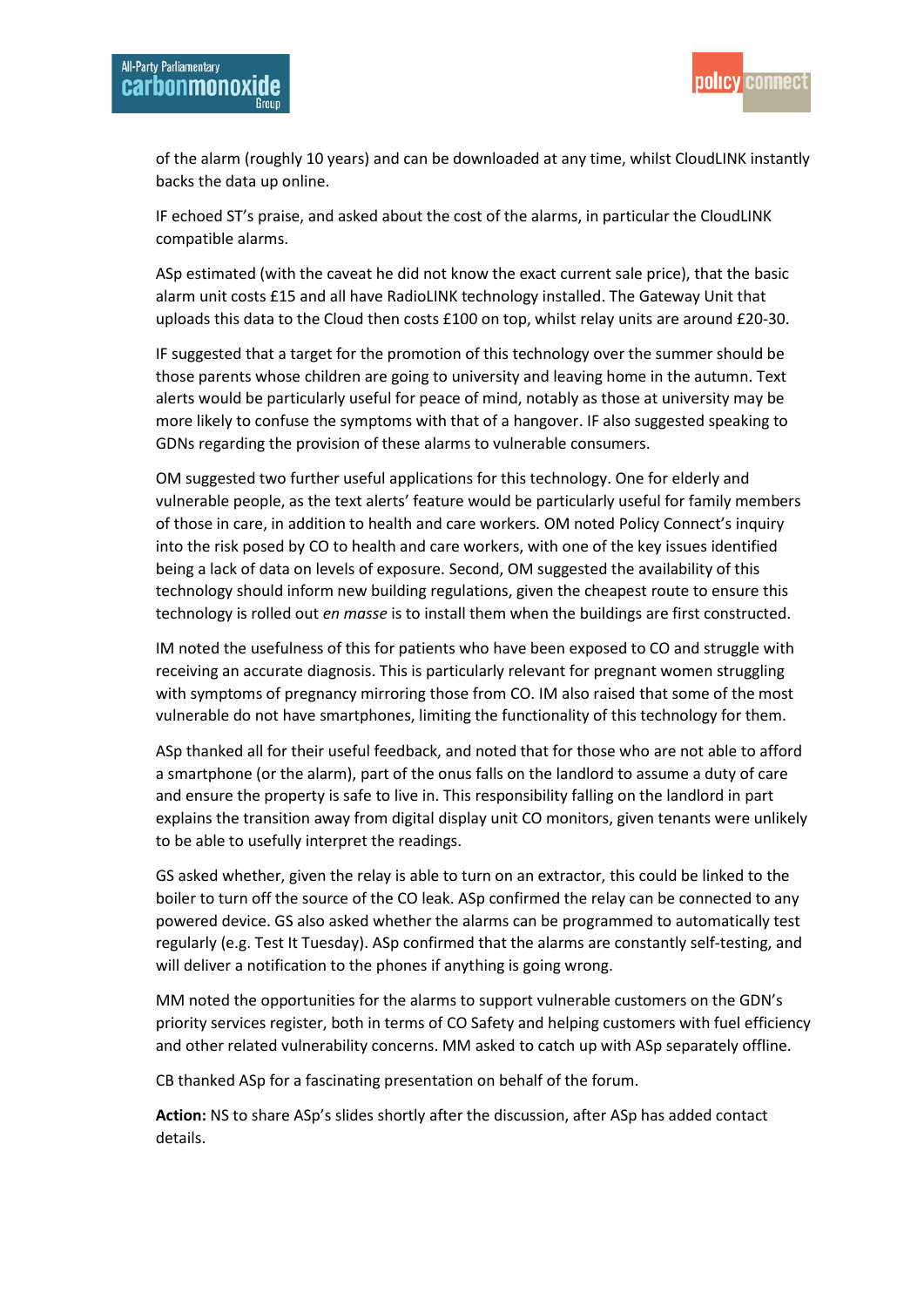#### **4. APPCOG update**



*Please see written APPCOG update attached.* 

#### **5. APPCOG Working Group updates**

#### **a. COMed (IM)**

A virtual meeting of COMed was held on 6<sup>th</sup> May. The three main topics covered were: CO and Pregnancy, CO and the Cardiovascular system and a short update on CO and the Brain.

**CO and Pregnancy:** Since lockdown, NHS England have paused CO Screenings for pregnant women. This has caused concern as non-smoking women exposed to high levels of CO who would be identified by screenings are no longer being picked up. The danger is exacerbated by the symptoms crossover with COVID-19 meaning women experiencing symptoms may not take appropriate measures to protect themselves. Baroness Finlay tabled PQs that received a response confirming nothing is being done to mitigate the risk in the absence of these screenings.

COMed is now exploring future paths to help the 10% of most vulnerable women going into the winter, especially given the risk of a second COVID wave. This includes making the case for adding pregnant women to the OfGEM priority services register, applying for research funding for data collection on CO levels in pregnant women's houses, and continuing to improve our scientific understanding of both in-utero exposure and continued exposure in the home.

**CO and Cardiovascular outcomes:** The group received an excellent presentation from Kat Hawkins (University of Surrey) on her dissertation, looking at designing an adverse outcome pathway for the impact of CO on the CV system. This focussed on the effects of hypoxia (reduction in availability of oxygen to the body) as a result of CO poisoning. It is intended to be written up into an academic paper. COMed members were hugely supportive of this work, and noted the potential for this methodology to be expanded into other impacts of CO on the body to develop parallel AOPs that will aid further research, diagnosis and treatment.

**CO and the Brain:** COMed's report on the case for a CO Neurology Clinic has been finalised and circulated with the group, and is ready to be published as soon as clinic is able to begin taking patients. The next stage in neurology research may combine the Pregnancy workstream, with a focus on in-utero exposure.

IF noted concern that data from Cadent showed the number of emergency call-outs during lockdown has gone significantly down. This indicated there may a significantly higher number of faulty appliances going unserviced. IF encouraged the forum to continue highlighting the message that free emergency call-outs are available throughout this period, and ensuring the public know that this service exists.

IF also stressed the importance of changing the NHS-111 algorithm to account for CO symptoms, especially given link to COVID-19 symptoms.

CS confirmed he was meeting this week with PHE officials, but cautioned against anything moving significantly, given the current capacity demands on PHE with many employees having been temporarily repositioned.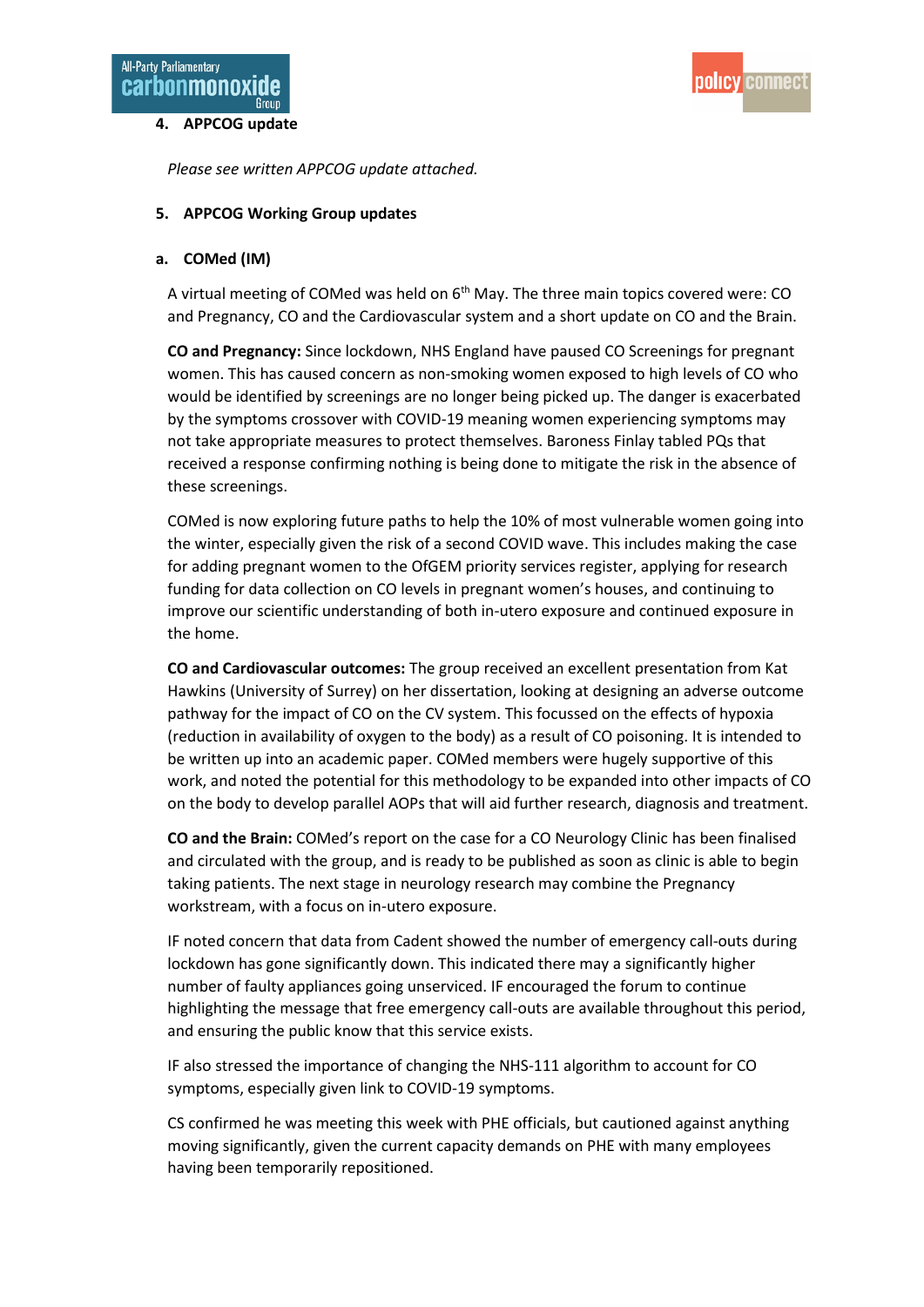

## **b. Comms Group (RL)**

SD sent apologies so RL delivered update.

Main focus of the Comms group over the past three months has been gas safety messaging during lockdown, particularly highlighting the link between CO and COVID-19 symptoms, and the risk caused by the increased time spent indoors during lockdown. RL set up a weekly meeting at the start of lockdown given this was such a pressing issue, whilst also working closely with Cadent in this time to develop Safety Seymour resources for home-schooling.

There were initial plans for this to be launched alongside a media day highlighting CO risks in the home in the first few weeks of lockdown, but this proposal was eventually shelved due to concern from the group around spreading further panic.

Additionally in this period, Energy UK created a COVID-19 [information](https://www.energy-uk.org.uk/our-work/covid-19-information-hub.html) hub, with dedicated CO Safety page, and Caden[t uploaded Safety Seymour resources online](http://www.safetyseymour.co.uk/) onto bespoke website. RL strongly encouraged members to share these links with business and personal networks.

Gas Safe Register became a throughput for government guidance on gas safety during COVID-19, working closely with HSE to develop up to date advice for landlords, gas engineers and the public.

The group also invited Hilary Wareing and IM from COMed to discuss the CO and Pregnancy workstream, given concerns within the COMed group that this was struggling to make progress. RL hosted a follow-up call with HW and IM to understand what the Comms group can do to help secure funding for research. RL noted the potential for groups to work more closely together in future.

Finally, the chairs of the group are meeting early next week (16/06) to agree an initial plan and scope for CO Awareness Week, before pitching this out to the wider group.

#### **c. CO SciTech (CB)**

CB confirmed he had met with OM and RW since last meeting, and they had collectively agreed a plan for the SciTech group to move forward in the future.

#### **6. Members and Stakeholders Update**

#### **a. Katie Haines Memorial Trust (AS)**

AS had a significant win with Amazon, who agreed to remove all black-spot detectors from their website with immediate effect. Amazon acted quickly in response to the email, and added to let them know if they are spotted on the website again.

RL added that he is working with KHMT on taking this one step further, and tackling the significant numbers of uncertified alarms that have crept into the wider e-commerce market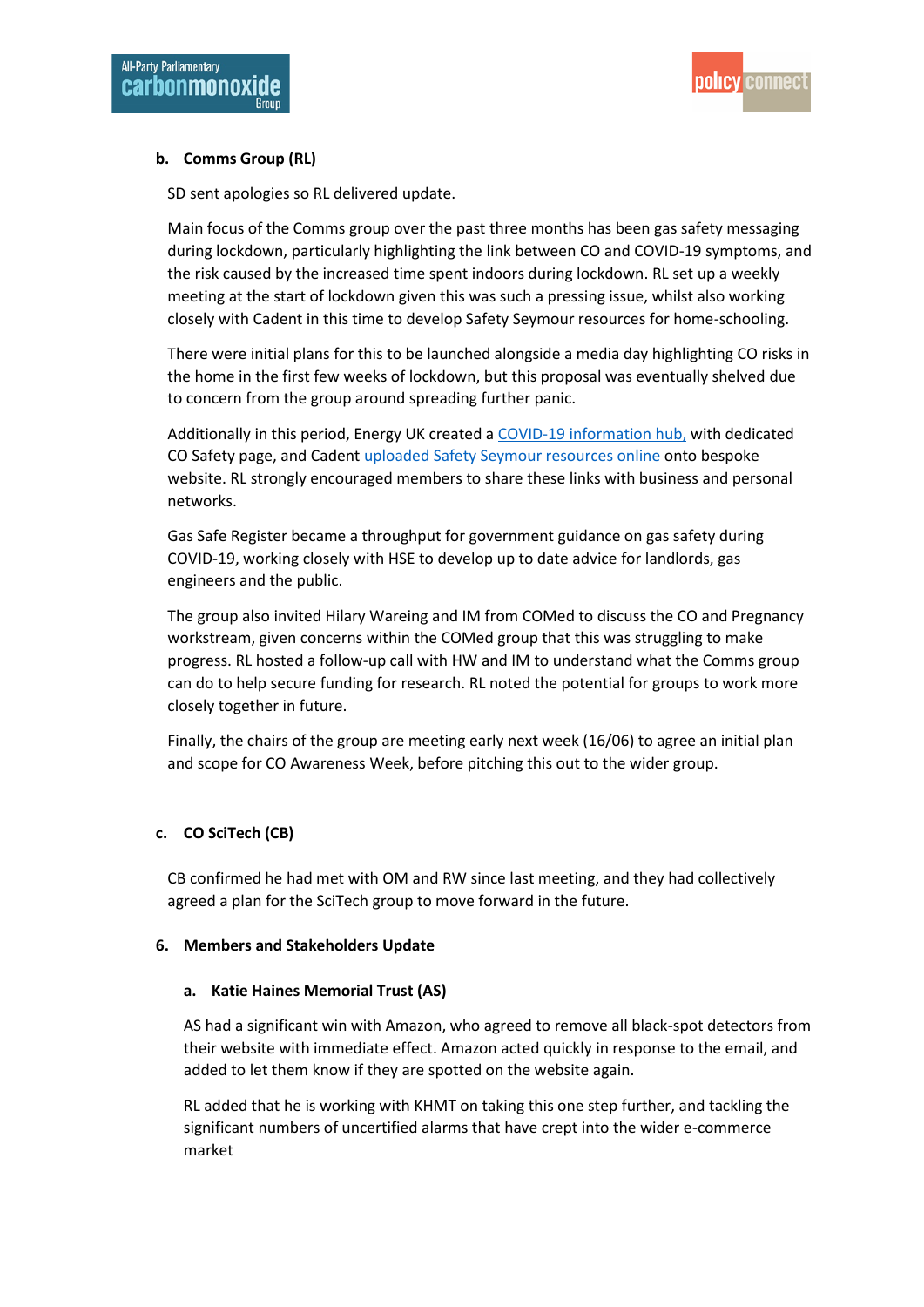

## **b. NGN (TB)**

Following a request from community partners, NGN is developing a CO awareness tutorial for leaders of these community groups. TB is happy to share these with the group when the materials have been finalised.

NGN also developed two videos by, for and starring individuals with learning difficulties, in partnership with Botcherby Community Centre and SpeakUp Self Advocacy. The links to both are included below.

**[The Great Outdoors \(Botcherby Community Centre\)](https://www.youtube.com/watch?v=a9Q3smQP3mU) [I Can't Smell It? So It Must Be Safe! \(Speakup Self Advocacy\)](https://www.speakup.org.uk/icantsmellit)**

## c. **CoGDEM (AC)**

CoGDEM have used the extra time created by the COVID-19 lockdown to revamp and update their entire website, this is going live within next couple of weeks. AC appealed to group to share information that they would like putting on the CoGDEM website, be this either for the public or members' areas.

CoGDEM has hosted an extensive list of standards within its members area for a while, but a decision has been taken to review every standard around the world and list them. The ambition is for this to become one-stop shop for standards information for anything relating to CO, and will be kept constantly updated.

**Action (all):** AC appealed to anyone involved in developing standards (e.g. participating on working groups) around CO to send through information on this.

Just before lockdown, CoGDEM looking into setting up day for CoGDEM members, HSE and Keele, looking at Hydrogen project. This project was placed on hold but will be restarting as soon as possible.

CB asked whether the good guide to CO alarms could be sent round to forum. **Action:** RL to send PDF to NS to circulate to group.

## **d. RoSPA (AM)**

RoSPA (Royal Society for the Prevention of Accidents) have been focussed since lockdown on the increasing likelihood of domestic accidents occurring, particularly since so many homes have been converted into workplaces over the last few months.

RoSPA created an accident free web-page on the website, which points to a specific piece of CO guidance.

AM also offered to incorporate the resources mentioned today onto the website and into the newsletter.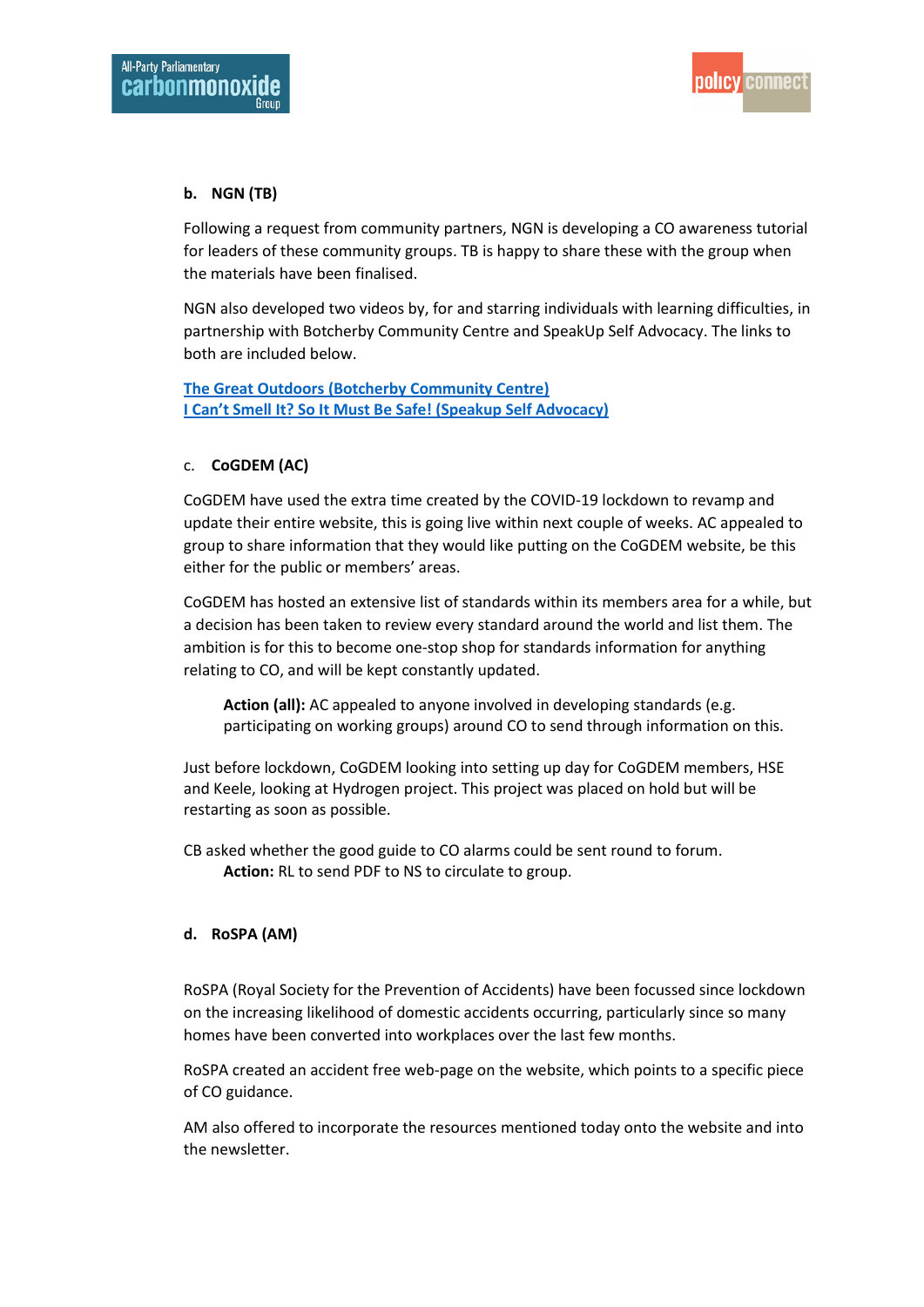

## **e. IGEM (IMc)**

IGEM had hoped to run another CO event at the back end of this year but due the COVID-19 this is now planned for the Spring of 2021. IGEM currently considering options to run a webinar in November to coincide with the CO Awareness week.

The Unsafe Situations Procedure is being revised to provide more clarity around RIDDOR reporting. This will soon be out for industry comment.

In support of the Hydeploy project for blended hydrogen in the network, IGEM will be reviewing the report by progressive energy on the impacts on downstream standards.

Update on the Gas Quality standard which is currently out on the IGEM website for comment. The key changes are i) Gross Wobbe Index 46.5 to 52.85 MJ/M3 (the current emergency limits); ii) New Relative Density ≤ 0.700; iii) Oxygen Mole Fraction 1.0%.below 38Bar; iv) The removal of the Sooting Index and Incomplete Combustion Factor.

A Consultation Document "A key step on the pathway to Net Zero emissions - EVIDENCE REPORT" has also been prepared which explains the proposed changes to the gas specification and provides references to the supporting technical evidence.

The proposed IGEM standard will be a dynamic framework for changes in gas quality but the enduring safety of domestic consumers will be paramount. Comment period has been extended to the end of July to allow for organisation affected by the current Covid-19 pandemic to respond. IGEM are also in discussion with the HSE on the update to GSMR.

## *f. CO-Gas Safety*

ST praised the efforts of other members of the group to raise awareness during COVID-19, in particular IF's contribution on raising PQs and addressing the shortcomings in the NHS-111 algorithm. ST also praised ASp' presentation, and suggested GDNs having access to the smart alarms data might allow for improved monitoring, whilst allowing people to have a reliable measure of how much CO they were exposed to for medical referrals.

ST delivered an update on CO-Gas Safety continuing it's work of collection data and helping victims, including the case of a 9 year old who was apparently poisoned at a school in Scotland.

#### **7. AOB**

ST presented proposal suggestion that OfGEM 'use it or lose it' allowance could be used by GDNs to implement testing of CO levels from faulty devices during emergency call-outs, in order to help victims gain proof that they had been poisoned.

"CO-Gas Safety has concerns for this autumn and winter with regard to CO and Covid-19, given symptoms of CO are similar to any virus, including Covid-19.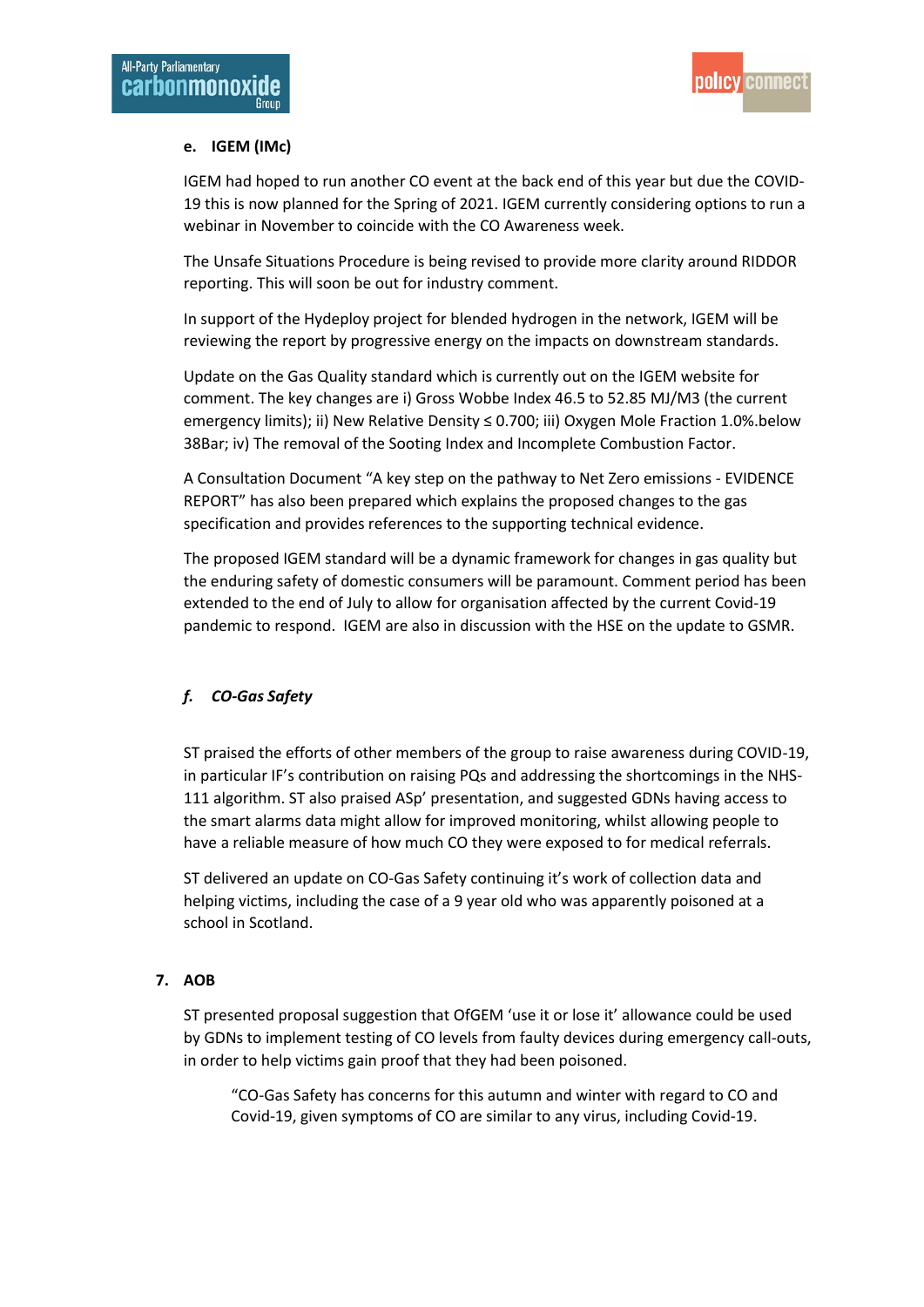

ST referenced two recent case studies (available on request), one of Ms Reid who was denied a Gas Engineer due to fears she had COVID (after having had her gas cut off), and one of Ms Wing, who was not offered proper treatment upon arriving in A&E due to having no record of her level of exposure in the house.

## **CO-Gas Safety are asking if it is possible that CO levels in homes measured and recorded by First Call Operators on emergency call-outs. CO-Gas Safety believe:**

This would help victims through providing a written statement of the CO levels (PPM) in their home and/or ideally being emitted from gas appliances shortly after the gas has been switched off but before anyone, including any RGE, has touched the gas appliances other than to turn them off and on again in order to test for CO. A sweep test of the levels in the room could be done after the gas appliances are reconnected to the gas and relit. Any emissions from the gas appliances would have to be tested by an RGE at least qualified under CMDDA1.

Further, this could help establish how much CO was being emitted by each appliance, preventing continuous exposure to levels of CO that cause longterm injury.

CO-Gas Safety have asked if trials on this could begin before this year's heating season restarts, and have suggested that from April onwards this could be funded through the RIIO-2 innovation allowance to support vulnerable consumers. CO-Gas Safety welcomes input from stakeholders on this suggestion, and if/if not such an initiative is viable."

CB suggested ST draft a written proposal on this, for consideration by GDNs.

TB added that GDNs are currently waiting on OfGEM to clarify how the use it or lose it allowance can be spent, and mentioned this was an allowance for a range of vulnerability issues (not exclusively CO). TB confirmed group happy to consider all proposals, but wouldn't be able to commit to anything until OfGEM had provided further information, as the rules of the scheme were currently unclear.

**Action:** ST to send CB written proposal, for discussion with GDNs.

**Action:** NS to add this to the agenda for the next forum.

ST asked about progress on the alarms guide being produced by CoGDEM, RL confirmed the [UnitedAgainstCO YouTube page](https://www.youtube.com/channel/UCrBY0G8Y3odn5y-nT7DdEAg/videos) had uploaded set of videos detailing the sounds of various CO Alarms.

#### **8. Chair's closing remarks**

CB thanked ASp for a fantastic presentation, and lauded the efforts of everyone in the group to achieve 32 participants given the current pandemic. CB also praised ROSPA, Energy UK